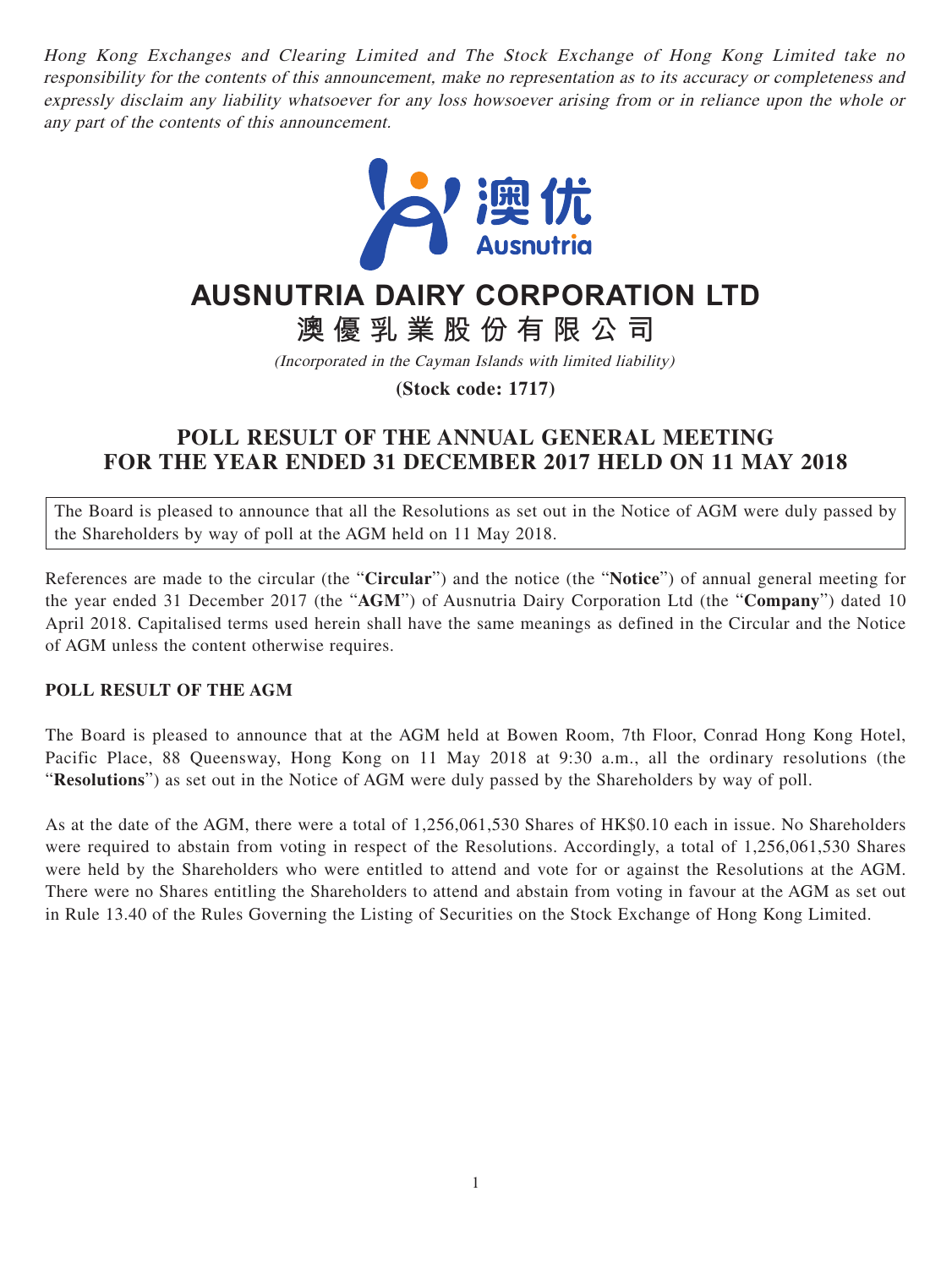Shareholders and authorised proxies holding an aggregate of 915,240,445 Shares, representing approximately 72.8659% of the issued Shares, were present at the AGM.

The Company's Hong Kong branch share registrar, Computershare Hong Kong Investor Services Limited, acted as the scrutineer for the vote-taking at the AGM. The poll results of the Resolutions are as follow:

| <b>Ordinary Resolutions</b> |                                                                                                                                                                      | Number of votes cast and<br>approximate percentage to<br>total number of votes cast |                                |
|-----------------------------|----------------------------------------------------------------------------------------------------------------------------------------------------------------------|-------------------------------------------------------------------------------------|--------------------------------|
|                             |                                                                                                                                                                      | For                                                                                 | <b>Against</b>                 |
| 1.                          | To receive and consider the audited consolidated financial<br>statements and the reports of the Directors and of the auditors<br>for the year ended 31 December 2017 | 915,239,445<br>$(100.0000\%)$                                                       | $\overline{0}$<br>$(0.0000\%)$ |
| 2.                          | To re-elect the retiring Directors:                                                                                                                                  |                                                                                     |                                |
|                             | To re-elect Mr. Tsai Chang-Hai as non-executive Director<br>(i)                                                                                                      | 915,008,445<br>(99.9747%)                                                           | 232,000<br>$(0.0253\%)$        |
|                             | To re-elect Mr. Zeng Xiaojun as non-executive Director<br>(ii)                                                                                                       | 915,008,445<br>(99.9747%)                                                           | 232,000<br>$(0.0253\%)$        |
|                             | To re-elect Mr. Jason Wan as independent non-executive<br>(iii)<br>Director                                                                                          | 909,839,447<br>(99.4099%)                                                           | 5,400,998<br>$(0.5901\%)$      |
| 3.                          | To authorise the Board to fix the Directors' remuneration and<br>emolument                                                                                           | 915,240,445<br>$(100.0000\%)$                                                       | $\overline{0}$<br>$(0.0000\%)$ |
| 4.                          | To declare a final dividend of HK\$0.10 per Share for the year<br>ended 31 December 2017 from the share premium account of<br>the Company                            | 915,240,445<br>$(100.0000\%)$                                                       | $\theta$<br>$(0.0000\%)$       |
| 5.                          | To re-appoint Ernst & Young as auditors and to authorise the<br>Board to fix their remuneration                                                                      | 915,240,445<br>$(100.0000\%)$                                                       | $\overline{0}$<br>$(0.0000\%)$ |
| 6.                          | To approve the renewal of the Issue Mandate                                                                                                                          | 909,798,447<br>$(99.4054\%)$                                                        | 5,441,998<br>$(0.5946\%)$      |
| 7.                          | To approve the renewal of the Repurchase Mandate                                                                                                                     | 915,240,445<br>$(100.0000\%)$                                                       | $\Omega$<br>$(0.0000\%)$       |
| 8.                          | To approve the addition of repurchased securities to the Issue<br>Mandate stated under Resolution No. 6                                                              | 909,799,447<br>$(99.4055\%)$                                                        | 5,440,998<br>$(0.5945\%)$      |

As more than 50% of the votes were cast in favour of the Resolutions, the Resolutions were duly passed.